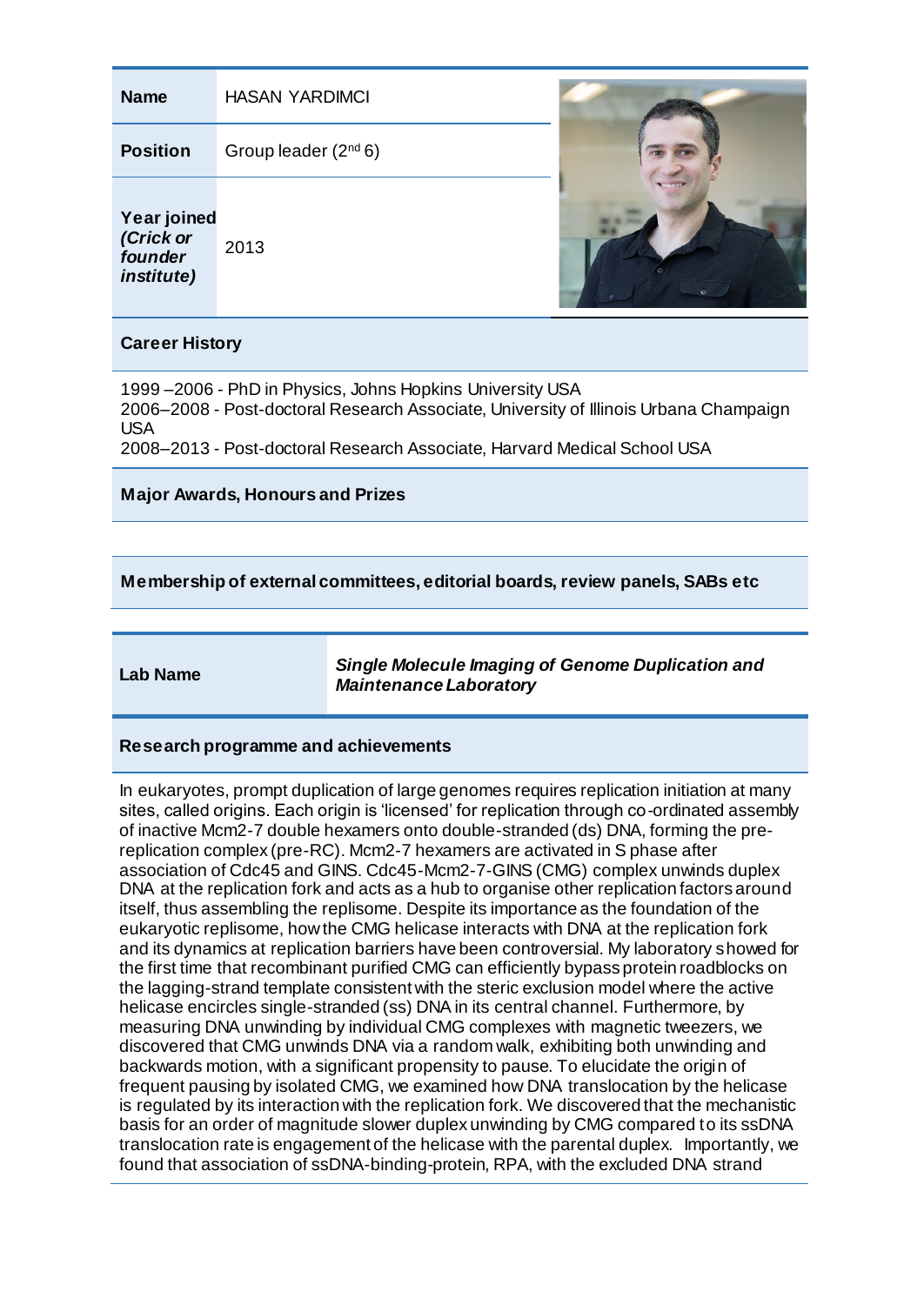prevents duplex engagement by the helicase and speeds up the helicase at the fork. We further showed that backwards helicase motion is induced by DNA reannealing and can rescue a stalled helicase, serving a significant biological function. This "bottom-up" approach is allowing us to elucidate the dynamics of isolated CMG at the replication fork and to determine how other replisome components can mediate proper DNA engagement by the replicative helicase to achieve efficient fork progression.

The eukaryotic replisome navigates through a protein-rich chromatin environment and must overcome various protein obstacles including nucleosomes. To gain insight into how the replisome complex deals with nucleosomes, we examined DNA replication in *Xenopus laevis* egg extracts at the single-molecule level. Surprisingly, we found that the majority of parental histones are ejected from DNA upon replication fork arrival, with histone recycling, nucleosome sliding and replication fork stalling also occurring but at lower frequencies. We showed that expected local histone transfer only became dominant upon removal of free histones from extracts. Our studies provide the first direct evidence that parental histones remain in close proximity to their original loci during recycling and reveal that provision of excess histones results in impaired histone recycling, which has the potential to affect epigenetic memory. We are using the egg extract system as a "top-down" approach to illuminate the dynamics of pre-RCs and cohesin rings upon fork collision.

### **Research outputs**

#### **Burnham DR, Kose HB, Hoyle RB, Yardimci H. (2019)** *The mechanism of DNA unwinding by the eukaryotic replicative helicase.* **Nature Communications 10, 2159. DOI: [10.1038/s41467-019-09896-2](https://doi.org/10.1038/s41467-019-09896-2)**

In this work, we monitored the movement of single CMG complexes in real time with high spatial and temporal resolution using magnetic tweezers. Our data showed that isolated CMG unwinds DNA one to two orders of magnitude slower compared to *in vivo* fork rates due to frequent helicase stalling at the replication fork. This is the first reported study to interrogate CMG dynamics at this level.

#### **Kose HB, Larsen NB, Duxin JP, Yardimci H. (2019)** *Dynamics of the eukaryotic replicative helicase at lagging-strand protein barriers support the steric exclusion model***. Cell Reports 26, 2113-2125. DOI[: 10.1016/j.celrep.2019.01.086](https://doi.org/10.1016/j.celrep.2019.01.086)**

Ring-shaped MCM hexamers initially load onto dsDNA at origins. However, whether the active CMG complex encircles dsDNA or ssDNA at the replication fork has been controversial. By analysing the outcome of CMG encountering strand-specific roadblocks, we showed that CMG encircles only one strand in its central channel during unwinding, which has important implications for the architecture of the eukaryotic replisome.

#### **Eickhoff P, Kose HB, Martino F, Petojevic T, Abid Ali F, Locke J, Tamberg N, Nans A, Berger JM, Botchan MR, Yardimci H\*, Costa A\*. (2019)** *Molecular Basis for ATP-Hydrolysis-Driven DNA Translocation by the CMG Helicase of the Eukaryotic Replisome***. Cell Reports 28, 2673–2688. \*corresponding authors. DOI: [10.1016/j.celrep.2019.07.104](https://doi.org/10.1016/j.celrep.2019.07.104)**

In this study, we used cryo-EM to image the eukaryotic replicative helicase as it performs ATP-hydrolysis-driven DNA translocation. We describe the molecular basis of fork unwinding and explain why not all sites around the ATPase hexamer are strictly required for translocation. We demonstrate for the first time that vertical movement of ssDNA through the